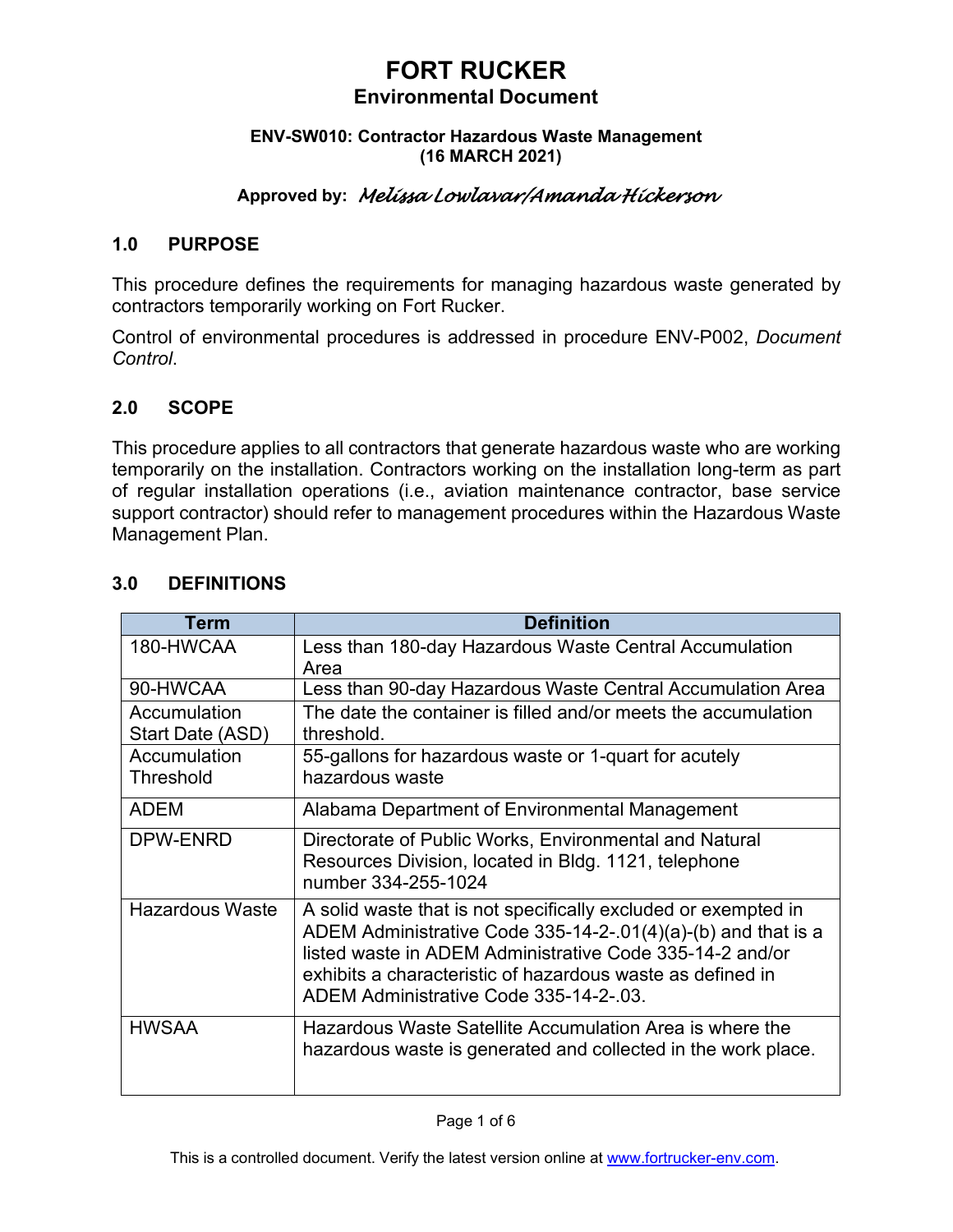#### **ENV-SW010: Contractor Hazardous Waste Management (16 MARCH 2021)**

| Solid Waste | Any garbage, refuse, sludge, liquid, semi-solid, or contained       |
|-------------|---------------------------------------------------------------------|
|             | gaseous material resulting from industrial, commercial, mining,     |
|             | and agricultural activity. A material is a solid waste after it has |
|             | been used for its intended purpose, when it is discarded by         |
|             | being abandoned, and sometimes when it is recycled.                 |

### **4.0 RESPONSIBILITIES**

#### **4.1 Contractors**

It is the responsibility of each contractor to follow proper procedures for hazardous waste management in accordance with federal and state regulations and this work instruction. Contractors are responsible for paying any fines resulting from noncompliance, which may be as high as \$70,117 per violation per day.

### **4.2 DPW-ENRD**

DPW-ENRD will provide additional guidance as necessary to help ensure compliance with hazardous waste regulations. DPW-ENRD will periodically perform inspections to validate conformance with this procedure. Updates to this procedure will be made by DPW-ENRD as necessary.

### **5.0 PROCEDURE**

### **5.1 Waste Determination**

- 5.1.1 Contractors will identify all wastes that may be generated prior to starting work on the installation. The contractor will work with DPW-ENRD to assess whether any of the wastes that may be generated are hazardous wastes in accordance with ADEM regulations.
- 5.1.2 If it is determined that the contractor is expected to generate hazardous waste, they must coordinate with DPW-ENRD prior to commencement of operations to set up a hazardous waste satellite accumulation area (HWSAA). If a hazardous waste is generated that was not part of the planning process, the contractor must immediately notify DPW-ENRD.
- 5.1.3 All contractors must follow federal and state regulations for management of hazardous waste. This procedure is not a replacement for reading and following the regulations. This procedure and the flowchart in Attachment 1 provide a summary of the requirements for proper management for operations generally conducted on Fort Rucker.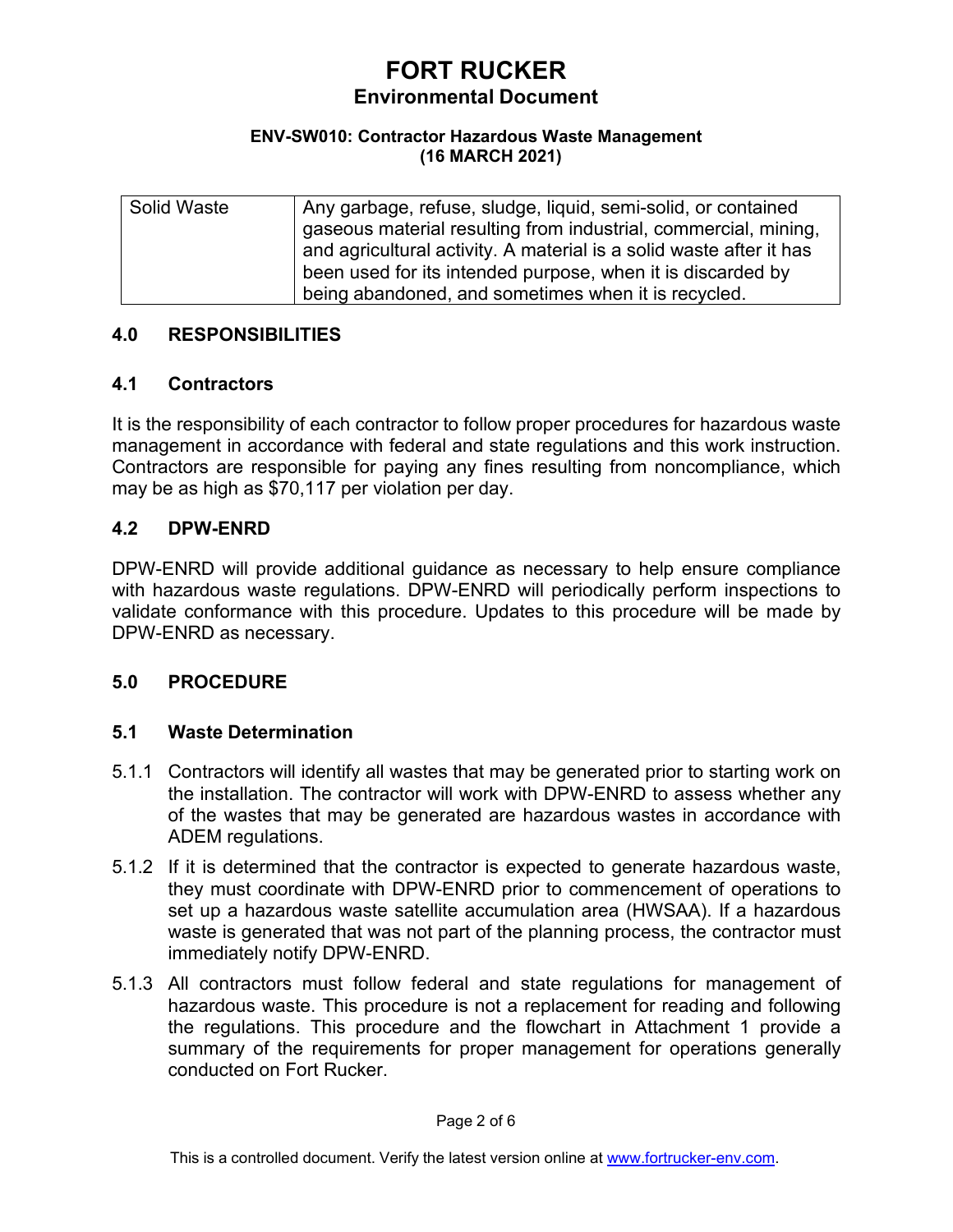#### **ENV-SW010: Contractor Hazardous Waste Management (16 MARCH 2021)**

### **5.2 Waste Accumulation Time**

- 5.2.1 All hazardous waste must be accumulated in a HWSAA that is at or near the point of generation and that is under the control of the operator. The HWSAA must be secured to prevent unauthorized access. The only waste that should go into the HWSAA container is waste determined by DPW-ENRD to be hazardous waste. If a different type of waste is generated, then the contractor must immediately notify DPW-ENRD.
- 5.2.2 Waste may be accumulated in a HWSAA until the container is filled or when the waste exceeds the accumulation threshold (55-gallons for hazardous waste or 1- quart for acutely hazardous waste). When the waste meets the accumulation threshold or the container becomes full, the contractor must write the date the container is filled on the container as the accumulation start date, and the waste must be transferred to a less than 90-day Hazardous Waste Central Accumulation Area (90-HWCAA) / 180-day Hazardous Waste Central Accumulation Area (180-HWCAA) within three days.
- 5.2.3 The contractor will need to have prepared a DD Form 1348-1A to turn in with the waste container at the 90-HWCAA / 180-HWCAA. Contact DPW-ENRD for assistance in preparing the DD Form 1348-1A.
- 5.2.4 There are three 90-HWCAA / 180-HWCAA locations that contractors can utilize depending on the location of work being performed. They are the following:
	- Main Post 90-HWCAA (Bldg. 1207)
	- Cairns Field 90-HWCAA (between Hangars 30103 and 30104)
	- Shell Army Heliport 180-HWCAA [managed as a 90-HWCAA] (Bldg. 60127)

Waste generated at Cairns and Shell must be turned in to the 90-HWCAA and 180-HWCAA located at Cairns and Shell, respectively. At no time will the contractor transport hazardous waste across state roads as this is a violation of federal and state regulations.

## **5.3 Container Requirements**

All hazardous waste must be accumulated in containers that meet the following requirements:

5.3.1 The container the waste is accumulated in must be a DOT approved shipping container. The container must be sized appropriately for waste to be generated. For example, if it is anticipated that only a gallon of waste will be generated, a 5-gallon container should be used for accumulation rather than a 55-gallon drum. Fort Rucker must pay for waste disposal based on the size of the container not the weight. Contact DPW-ENRD for assistance if needed.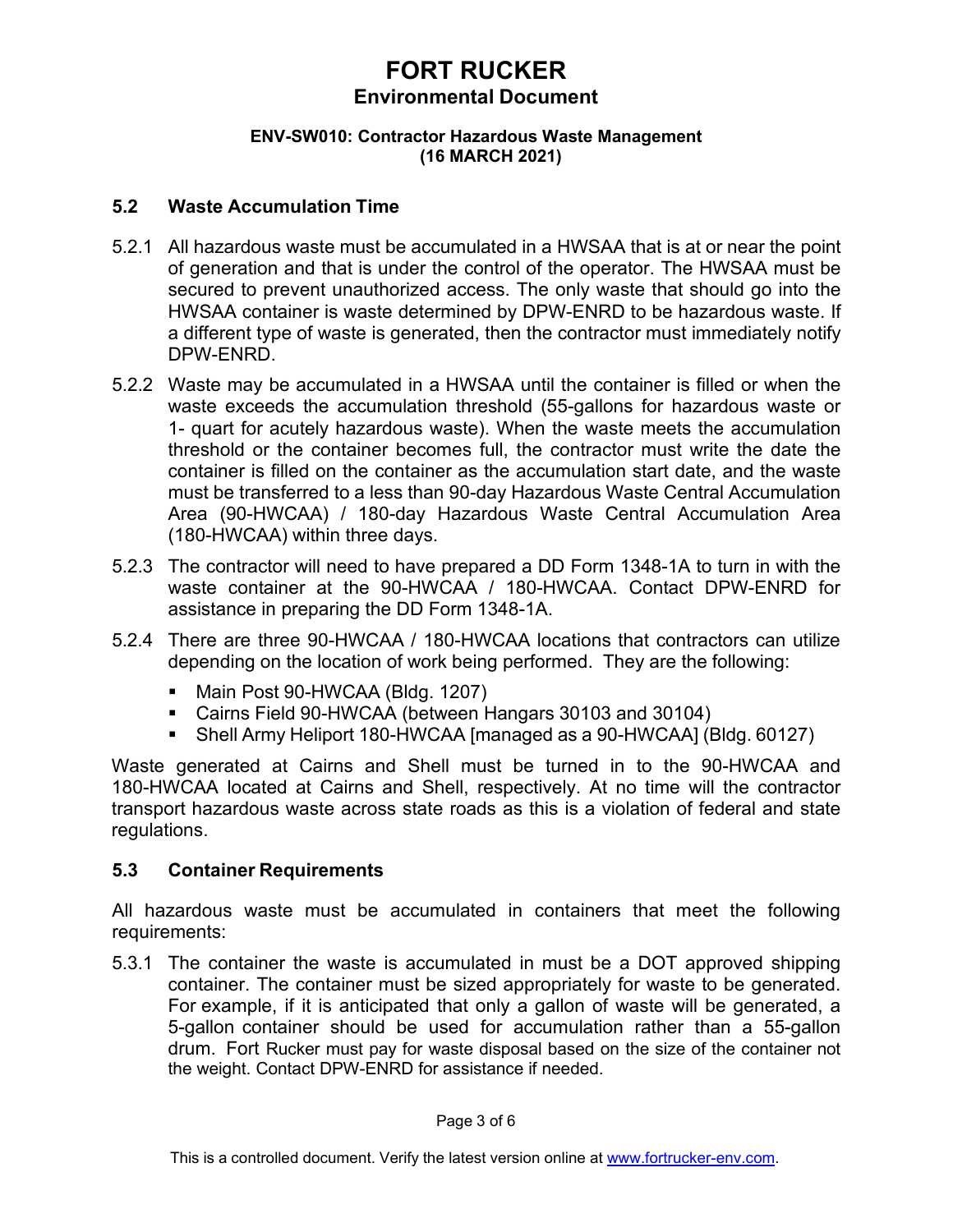#### **ENV-SW010: Contractor Hazardous Waste Management (16 MARCH 2021)**

- 5.3.2 The container must be compatible with the type of waste being accumulated in the container.
- 5.3.3 DPW-ENRD will provide the contractor with prefilled out labels for the waste containers. Only put waste in the container that has been identified for that HWSAA.
- 5.3.4 Segregate containers of incompatible wastes:
	- **Segregate reactive waste from ignitable waste**
	- **Segregate acids from caustics**
	- **Segregate corrosive waste from flammable waste**
	- **Segregate oxidizers from all other wastes**
- 5.3.5 Containers of highly flammable liquid waste must be grounded.
- 5.3.6 Ensure that containers are always kept closed during accumulation, except when adding, removing, or consolidating waste; or when temporary venting of a container is necessary. Protect containers from direct sunlight and inclement weather.
- 5.3.7 Maintain containers in good condition free of rust, dents, holes, or other defects that may compromise the integrity of the container.
- 5.3.8 Situate containers on a pallet or other device that allows inspection of all sides of the container.
- 5.3.9 All containers of liquid waste must have secondary containment that is able to hold the entire contents of the container plus 10% freeboard.
- 5.3.10 Containers must not be overfilled. In accordance with DOT requirements, liquid wastes should only be stored in bung-type drums or cans. In order to allow for expansion of liquid wastes resulting from temperature fluctuations and to prevent overflowing, the following headspace guidelines are recommended:
	- 55-gallon drum should have 3 to 4 inches of headspace
	- 5-gallon cans should have 1.5 to 2 inches of headspace
	- 1-gallon cans should have 1 inch of headspace

#### **5.4 Inspection Requirements**

- 5.4.1 All containers that are in the work place accumulating hazardous waste for longer than 7 days must be visually inspected weekly using USAACE Form 2725, *HWSAA Inspection Checklist*.
- 5.4.2 Any deficiencies noted during these inspections should be immediately corrected or submitted to the supervisor for further action. Contractors should contact DPW-ENRD if they have questions regarding any deficiencies.

Page 4 of 6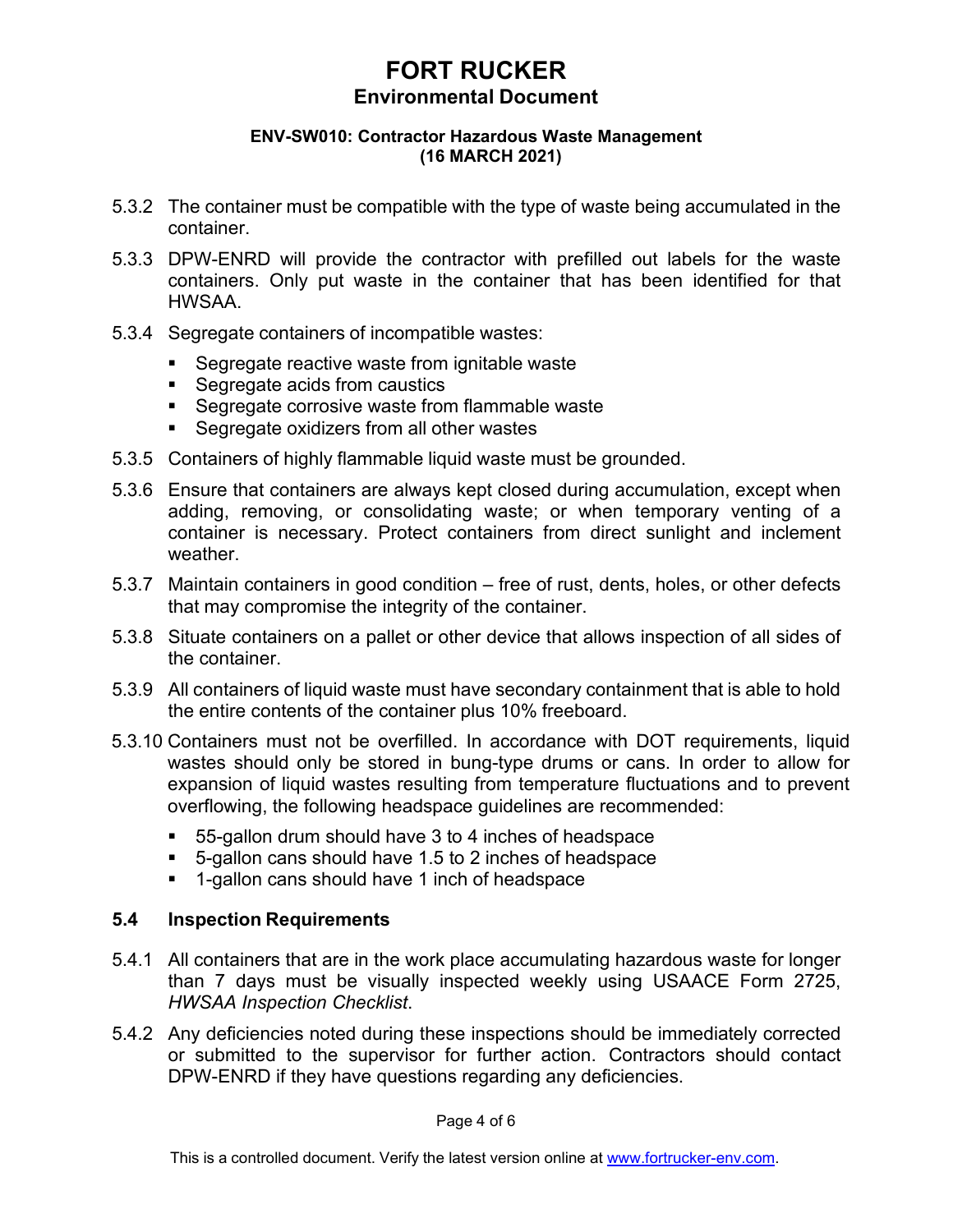#### **ENV-SW010: Contractor Hazardous Waste Management (16 MARCH 2021)**

5.4.3 Personnel conducting the weekly inspections must attend one of Fort Rucker's HWSAA Manager training classes. The training schedule can be found at the Sustainable Fort Rucker website under the training tab.

### **5.5 Training Requirements**

- 5.5.1 Federal and state regulations require that all personnel managing or handling hazardous waste must be trained, either through classroom instruction or on-the-job-training, to respond to emergencies, protect the environment, and properly handle and dispose of hazardous wastes. The regulatory requirements for trainingmay be found in the ADEM Administrative Code 335-14-3-.01(7)(a)(7.).
- 5.5.2 Facility personnel whose duties have a direct effect on hazardous waste management and/or hazardous waste accumulation, whether by direct contact with the hazardous waste or through hazardous waste management activities, must receive training. Each person managing or handling hazardous waste must receive introductory and annual update hazardous waste training corresponding with his/her responsibilities. The annual update training must be completed within 365 days of the previous training.
- 5.5.3 The introductory training must be completed within six months of the date on which the employee begins work in a position requiring such training. Employees must be immediately and continuously supervised when performing hazardous waste duties until such training is completed.
- 5.5.4 At a minimum, all supervisors and managers of hazardous waste activities will take a training course that meets required standards. It is their responsibility to ensure that personnel working for them are trained either in formal courses or in-house using on-the-job-training and "shop level" classes to meet the regulatory requirements.
- 5.5.5 Training records must be maintained for three years after the personnel cease working for the contractor.
- 5.5.6 Copies of annual Fort Rucker training certificates, individual job descriptions, and training forms will be kept at each site that operates a HWSAA. Organizations should use USAACE Form 2735, Hazardous Waste Job Description and Training Record, to document training related to hazardous waste specific for their job responsibilities. This form is not required if the organization has an equivalent method for tracking their training, such as a database, that includes a job description and information on the training received. The Hazardous Waste Program Manager will make the determination as to whether the documentation is equivalent to USAACE Form 2735. Approval of the usage of a different form must be in writing and kept on file with the training records.